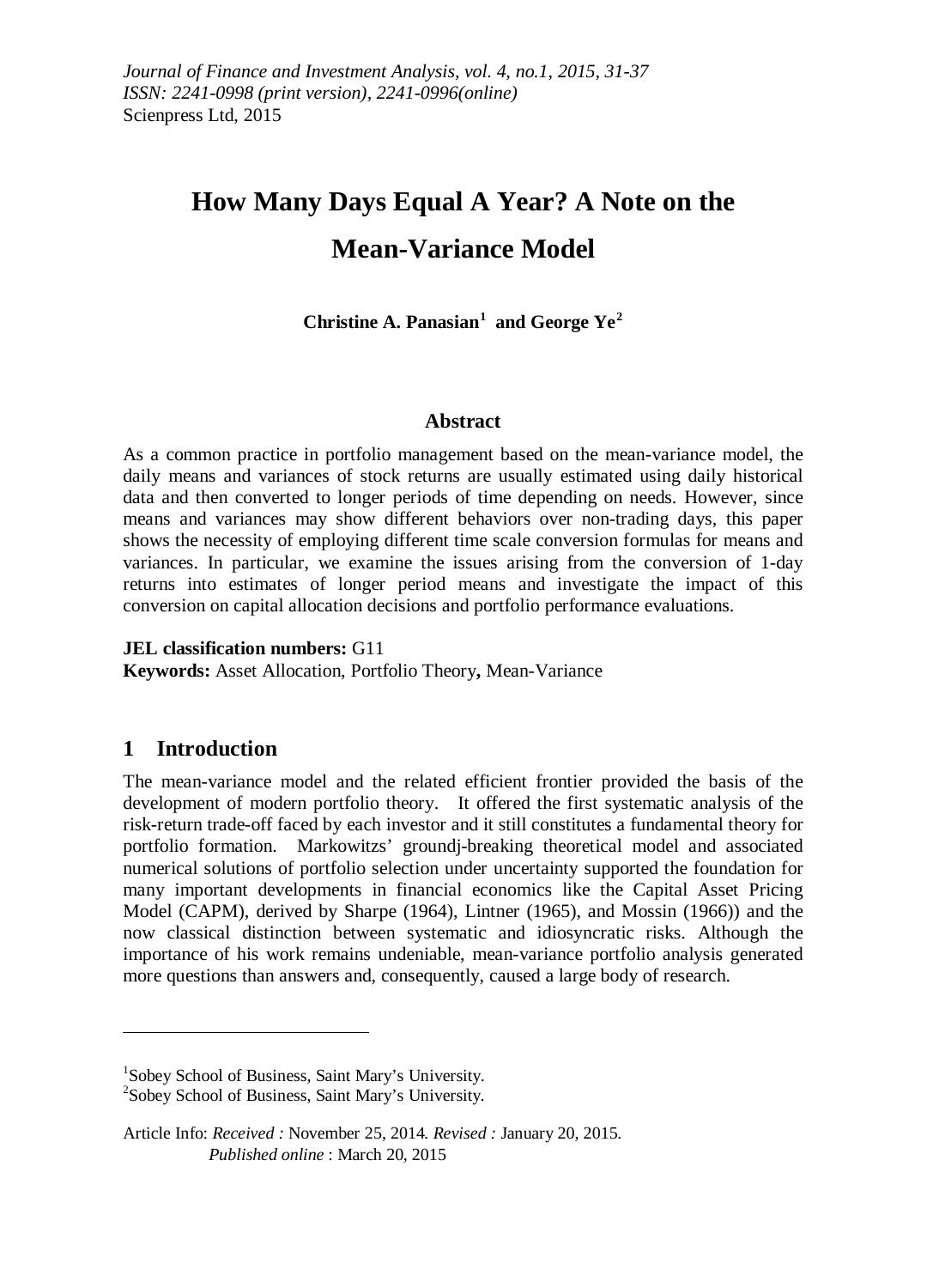In this paper, we address the importance of an issue which is very practical, but often ignored, on estimating the means and variances of stock returns. In practice, mean and variance on a stock return are often estimated on a 1-day horizon, and then they are converted to longer horizons as needed, by scaling. However, the conversion method used is not always trivial, as the time scale used for this conversion may not be the same as the calendar days and depends on the stock price movement.

First, in the literature, Fama (1965), French (1980), Roll (1984), French and Roll (1986) and many other researchers find that volatility is caused by trading activities. This means that only trading days should be counted to determine the time scale. For example, the 1-year variance of return on a stock traded on the New York Stock Exchange (NYSE) should be equal to 1-day variance multiplied by 252, the number of trading days in a year on NYSE, rather than by 365, as shown in Hull (2012). Although some researchers, including Smithsonite and Minton (1996 a,b), J.P. Morgan (1996), Diebold et al (1997), among others, show different perspectives, this approach has been widely accepted by industry and regulators such as the Basel committee.

However, little attention has been paid to the issue of converting a 1-day mean to a longer time horizon. While the volatility is caused by trading activities, the mean of a series of returns depends on a variety of factors among which time and the time value of money consideration. This implies that non-trading days should also be counted toward calculating the time scale. At the same time, since only trading days contribute to volatility, or market price risk, the expected returns on non-trading days cannot be same as those on trading days. Thus, for instance, the simple rule of multiplying by 252 may not be correct to convert a 1-day mean to 1-year mean.

For example, when estimating average daily returns in practice, a weekend return, i.e., Friday close to Monday close return, is often treated as one observation with no difference from other trading day returns. Thus, the number of observations in a period of a year in the sample is equal to the number of trading days in the year. Thus, statistically, it is reasonable to convert such an estimated average daily return to the average annual return by multiplying the number of trading days in the year. However, the average daily return estimated in this way ignores the returns on non-trading days. As a result, it is neither the average return on a trading day nor the average return on a calendar day.

In this paper, we present an approach to convert a 1-day mean to a longer horizon, based on the Capital Asset Pricing Model (CAPM), and show how this conversion may affect the decisions of capital allocation and on the portfolio performance evaluation.

## **2 Mathematical Framework**

Let  $E(r_x)$  and  $\sigma_x$  be the mean and standard deviation of the daily return on stock X, i.e., 1-day mean and 1-day standard deviation, respectively. If the time horizon of our investment is a period of N calendar days, in order to use the mean-variance model to make optimal investment decisions, we need to adjust these parameters to fit our time horizon.

We denote  $E^*(r_x)$  and  $\sigma_x^*$  to be the mean and standard deviation of the return on stock X for the time period of N calendar days, and n the number of trading days in the period. Then, since only trading days contribute to volatility, we have: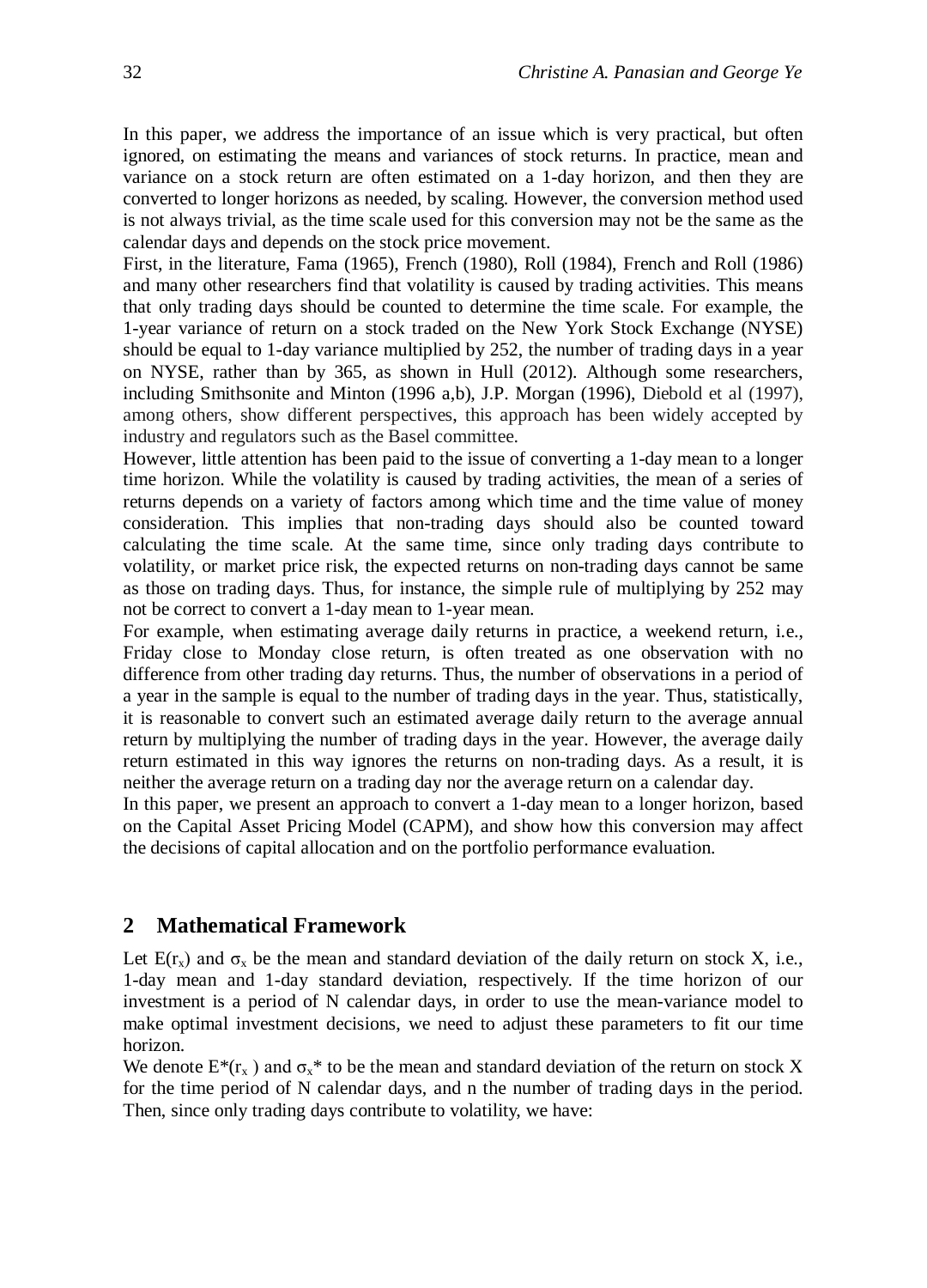$$
\sigma_X^* = \sigma_X \sqrt{n} \tag{1}
$$

However, when looking at calculating the mean, we note that non-trading days have an impact on this mean, not only the number of trading days as in the case of variance. Thus, the mean for an N-day period could be seen as consisting of two components: the total mean of n trading days and the total mean of (N-n) non-trading days. The first component is the 1-day mean multiplied by the number of trading days, i.e.,  $nE(r_x)$ . Regarding the second component, in the light of the CAPM, the expected return consists of the risk free rate of return and a risk premium, representing compensation for investment time and for the risk assumed, respectively. During a non-trading day, an investment will require compensation for time value of money only. However, since risk or volatility is mainly caused by trading activities, the risk on a non-trading day can be ignored, and the risk premium required should be close to zero. Thus, the second component is equal to  $(N-n)R_F$ , where  $R_F$  is the daily risk free rate of interest. Therefore, in summary, we can calculate the mean for an N-day period as follows:

$$
E^*(r_x) = n E(r_x) + (N-n)R_F
$$
\n
$$
(2)
$$

In some financial markets, such as foreign currency exchange market, trading is carried out seven days a week, and therefore N, the number of calendar days, is the same as n, the number of trading days. Since both the mean and standard deviation are adjusted by the same time scale, the investment horizon should have no impact on the portfolio decision. However, in other financial markets, such as stock markets around the globe, trading is interrupted during weekends and stock market holidays, and therefore, number of trading days is less than the number of calendar days. For instance, there are 252 trading days on the New York Stock Exchange in one year, that is  $n=252$  while there are N=365 calendar days. Thus, formula to convert 1-day mean and standard deviation to 1-year ones are:

$$
E^*(r_x) = 252E(r_x) + 113R_F
$$
\n
$$
(3)
$$

$$
\sigma_X^* = \sigma_X \sqrt{252} \tag{4}
$$

Since the mean and standard deviation are adjusted by different time scales, the optimal portfolio selection may differ with different investment horizons. In next section, we will show some examples on this effect.

#### **3 Effects of time Horizon Changes**

In this section, we show the effects of time horizon changes with several examples.

#### **3.1 Effects on Capital Allocation**

For the purpose of illustration, we present a numerical example as follows:

From the historical daily data from December 1, 2009, to December 1, 2012, we obtained the estimates of the mean and standard deviation of the daily return on the S&P 500 as below: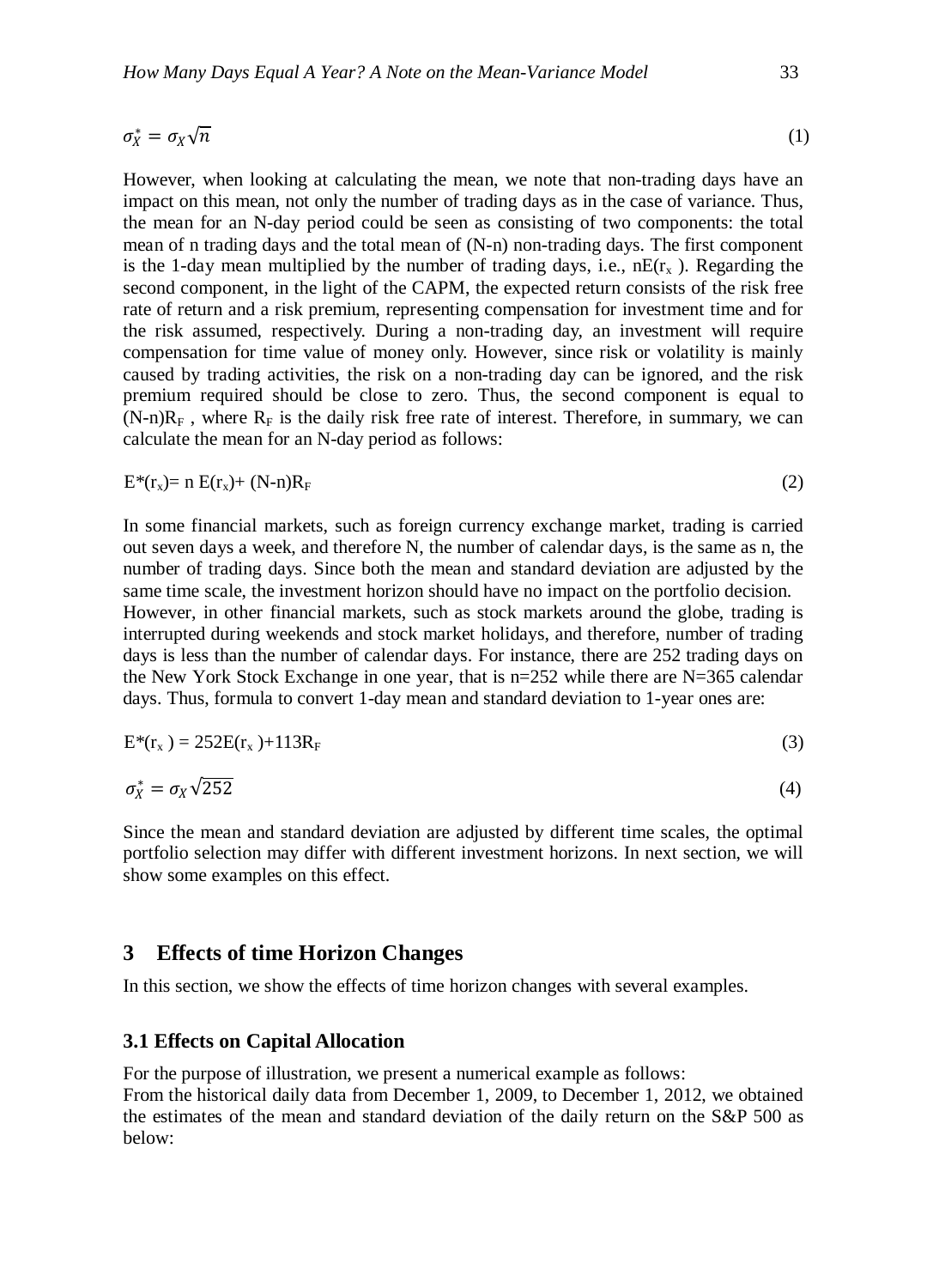$E(r_{S\&P500}) = 0.000407$  $\sigma$ <sub>S&P500</sub>= 0.011648

For simplicity assume the risk free rate is  $R_f$ \*=[3](#page-0-2)% per annum, or  $R_f$ =0.000082 per day.<sup>3</sup> Following Bodie et al (2012), we assume an investor has a utility function as follows:

U= E ( r) – (A/2) σ<sup>2</sup>

with a degree of risk aversion, A, equal to 4,

First, assuming that the investment horizon is one day, following Bodie et al. (2012), the optimal capital allocation between the risk free asset and the equity for the investor is:

 $y_d = [E(r_{S\&P500}) - R_F/(A \sigma_{S\&P500})^2] = (0.000407 - 0.000082)/(4x0.011648^2) = 60\%$ 

This suggests investing 60% in the equity portfolio and the remaining 40% in T-Bills. Now, assuming that the investment horizon is one year and using Eq. (3) and (4), the annual mean and standard deviations are calculated as follows:

 $E^*(r_{S\&P500}) = (252x0.000407)+(113x0.000018)=0.1046$ 

 $σ*_{S&PS00}=0.011648x252^{1/2}=0.1849$ 

Similarly, by following Bodie et al.(2012) the optimal allocation between the risk free asset and the equity is:

 $y_a = (E^*(r_{S\&P500}) - R^*_{f})/(A\sigma^*_{S\&P500}^2) = (0.1046 - 0.03)/(4x0.1849^2) = 55\%$ This suggests investing 55% in the equity portfolio and the remaining 45% in T-Bills. The above simple example shows that the investment horizon could affect capital allocation decision considerably.

# **3.2 Effect on Performance Measurement**

On a daily basis, the Sharpe ratio of an asset is given by:

 $S_x = (E(r_x)-R_F)/\sigma_x$ and on an annual basis, the Sharpe ratio is

 $S^*_{x} = (E^*(r_X) - R_f^*) / \sigma^*_{x}$ Since

 $E^*(r_X)$  -  $R^*_{F}$  =  $nE(r_X)$  +  $(N-n)R_F$  -N $R_F$  =  $n(E(r_X)$ - $R_F)$ 

the annual Sharpe ratio becomes:

3 0.03/365=0.000082

 $\overline{a}$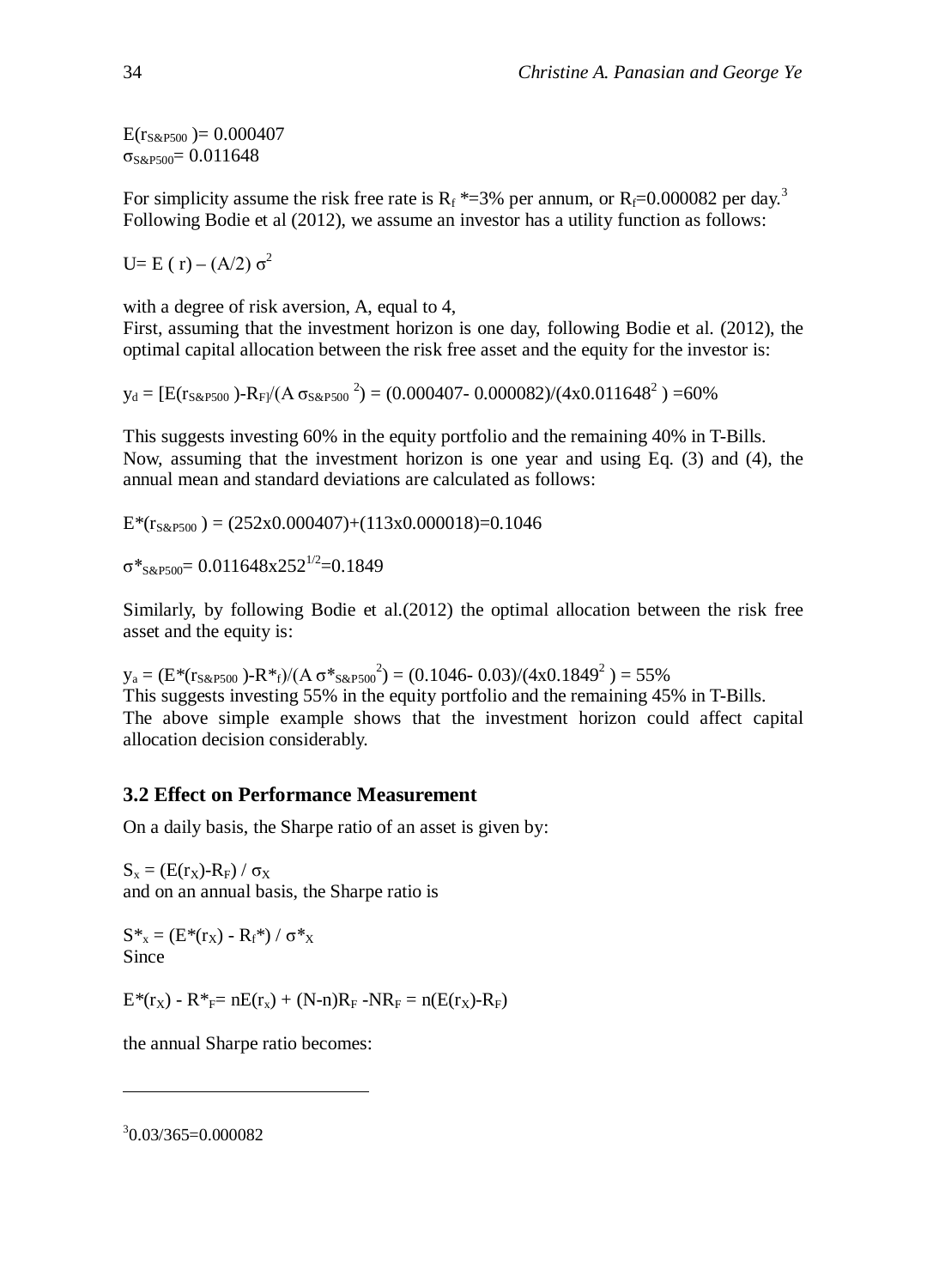$S^*_{x} = n(E(r_X) - R_F) / \sigma_X n^{1/2} = n^{1/2} S_x$ 

The above equation indicates that, though the value of the Sharpe ratio is dependent on the investment horizon, the ranking among securities traded in the same market will remain the same. For example, for two portfolios of NYSE traded stocks, if one is better than the other based on the daily Sharpe ratio, the same ranking will be maintained if the annual Sharpe ratio is used. However, when we compare the performances of securities traded in different markets with different number of trading days, the investment horizon may affect their ranking.

For the purpose of illustration, we can look at the following numerical example:

Consider a stock X traded on NYSE and a foreign currency Y, traded on the FX market. Assume that the means and standard deviations of the annual rate of returns on X and Y are given as follows:

Stock X:  $E^*(r_x) = 20\%$ ,  $\sigma^* = 30\%$ Currency Y:  $E^*(r_Y) = 12\%$ ,  $\sigma^*Y = 8\%$ 

The risk free interest rate is  $R^* = 4\%$  per annum.

The number of calendar days is N=365, while the number of trading days for X is  $n_x=252$ and that for Y is  $n_v=365$ . Then on an annual basis, the Sharpe ratios of X and Y are as follows:

 $S_X^* = (E^*(r_X) - R_f^*) / \sigma^* = (0.2-0.04)/0.3=0.53$ 

 $S_Y^* = (E^*(r_Y)-R^*F) / \sigma^* = (0.12-0.04)/0.14=0.57$ 

Since  $S_X^* < S_Y^*$ , we conclude that currency Y has better performance than stock X. If we perform the same analysis on a daily basis, using equations (2) and (3), the means and standard deviations of the daily rate of returns on X and Y are calculated as follows:

Stock X:  $E(r_X) = 0.000745$ ,  $\sigma_X = 0.018898$ Currency Y:  $E(r_Y) = 0.000329$ ,  $\sigma_Y = 0.007328$ 

The risk free interest rate is  $R_F = 0.000110$  per day. Then the Sharpe ratios of X and Y are as follows:

 $S_X = (0.000745 - 0.000110)/0.018898 = 0.0336$ 

 $S_Y = (0.000329 - 0.000110)/0.007328 = 0.0299$ 

Since  $S_X > S_Y$ , we conclude that stock X has better performance than currency Y.

The above example indicates that the difference in investment horizon may affect the performance ranking of the assets.

One note worth mentioning in this context is that since beta is independent of time horizon, investment horizon should not affect the performance ranking given by the betabased performance measures, such as Treynor ratio.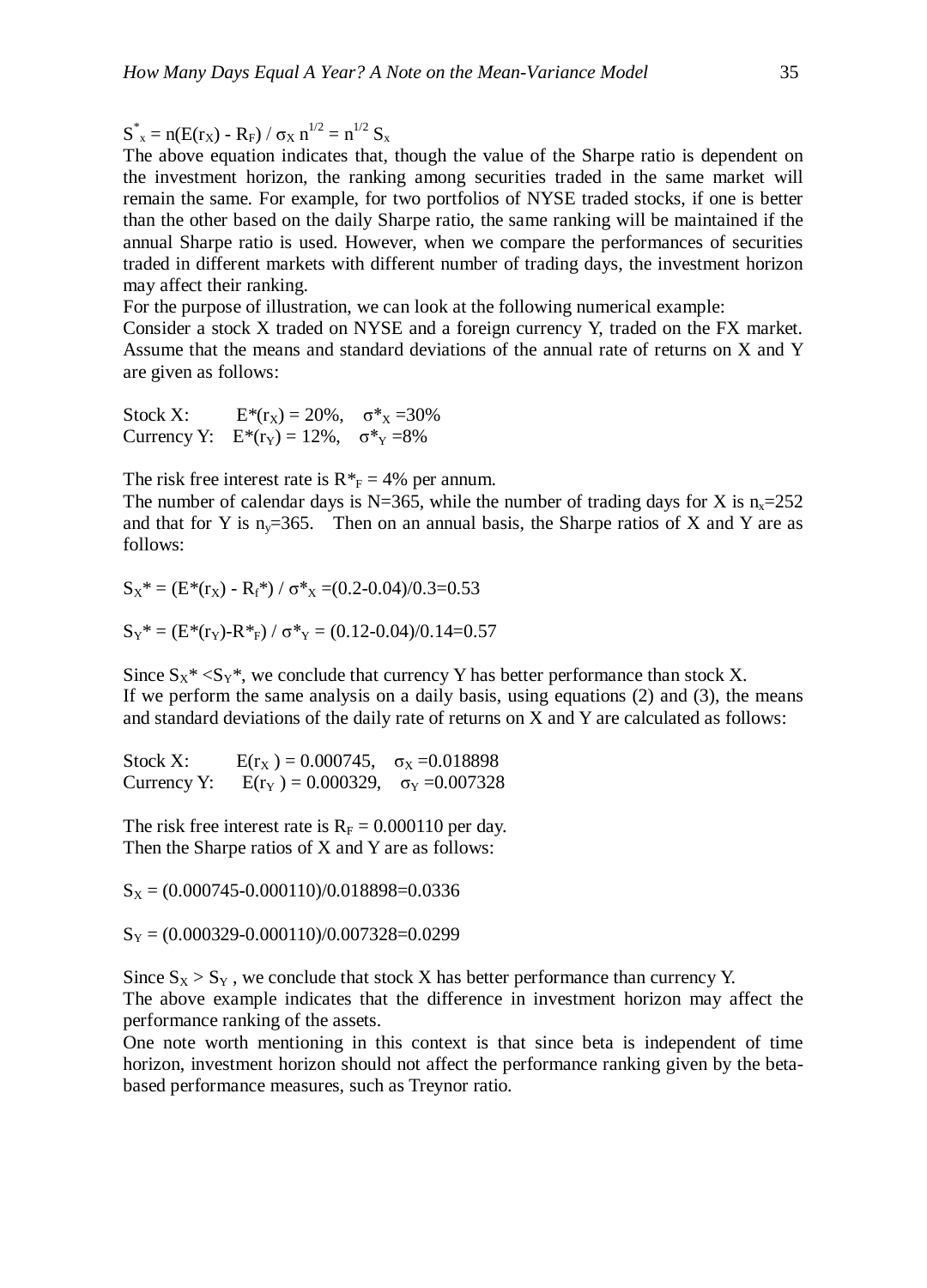## **4 Conclusions and Suggestions**

When using the mean-variance framework in portfolio management, it is common to estimate the 1-day means and variances of stocks and other assets, and then convert them to ones with longer horizons, such as annual means and variance. While the conversion of variances has been widely addressed and there is an approach popularly accepted, the conversion of means has been rarely addressed.

In this paper, we present a formula to convert 1-day means to 1-year means or means with other horizons, based on the CAPM model. Then, with this formula, we investigate the impact of time horizon changes to the optimal capital allocation decision and to the performance evaluation, with numerical examples.

We show that the optimal capital allocation decision can be different for a particular investor if he or she would change his or her investment horizon. In addition, when the Sharpe ratio is used to evaluate the performance of portfolios, the choice of the time horizon may significantly affect the evaluation.

While we present a simple approach for the conversion of means with different time horizons, the issue is much more complex. As we are working in the mean-variance framework, the expected return consists of two distinguishable components: the risk-free rate and market risk premium. Thus, since market risk is mainly caused by trading activities, risk premium on non-trading days can be safely ignored. Consequently, the mean on a non-trading day should include only the risk-free interest rate. However, many recent studies have shown that there are some other factors which also contribute to mean levels. One of the most significant developments in this direction of researches is the Liquidity-based Asset Pricing Model (LAPM) developed by Amihud and Mendelson (1986), Acharya and Pedersen (2005), and Liu (2006), among others, which indicate that illiquidity is priced as a security characteristic and/or as a risk factor and such, the illiquidity premium should be added to the expected returns. In the light of the LAPM model, non-trading days should have higher illiquidity premium than trading days, although they have lower market risk premiums. How to incorporate these issues into the conversion formula for means will be a direction of our future research.

## **References**

- [1] V. Acharya and L. Pedersen, "Asset pricing with liquidity risk," *Journal of Financial Economics*, vol. 77, 2005, pp. 375–410.
- [2] Y. Amihud and H. Mendelson, "Asset pricing and the bid–ask spread," *Journal of Financial Economics,* vol.17, 1986, pp.223–249.
- [3] Z. Bodie, A. Kane and A. Markus, "Investments," 9<sup>th</sup> ed, *McGraw-Hill Ryerson Press*, 2011.
- [4] F. Diebold, A. Hickman, A. Inoue and T. Schuermann, "Converting 1-day volatility to h-day volatility: Scaling by h is worse than you think," *University of Pennsylvania working paper,* 1997.
- [5] Fama, E., "The behavior of stock-market prices," *Journal of Business*, vol.38, no.1, 1965, pp. 34-105.
- [6] K. French, "Stock returns and the weekend effect," *Journal of Financial conomics*, vol. 8, 1980, pp. 55-69.